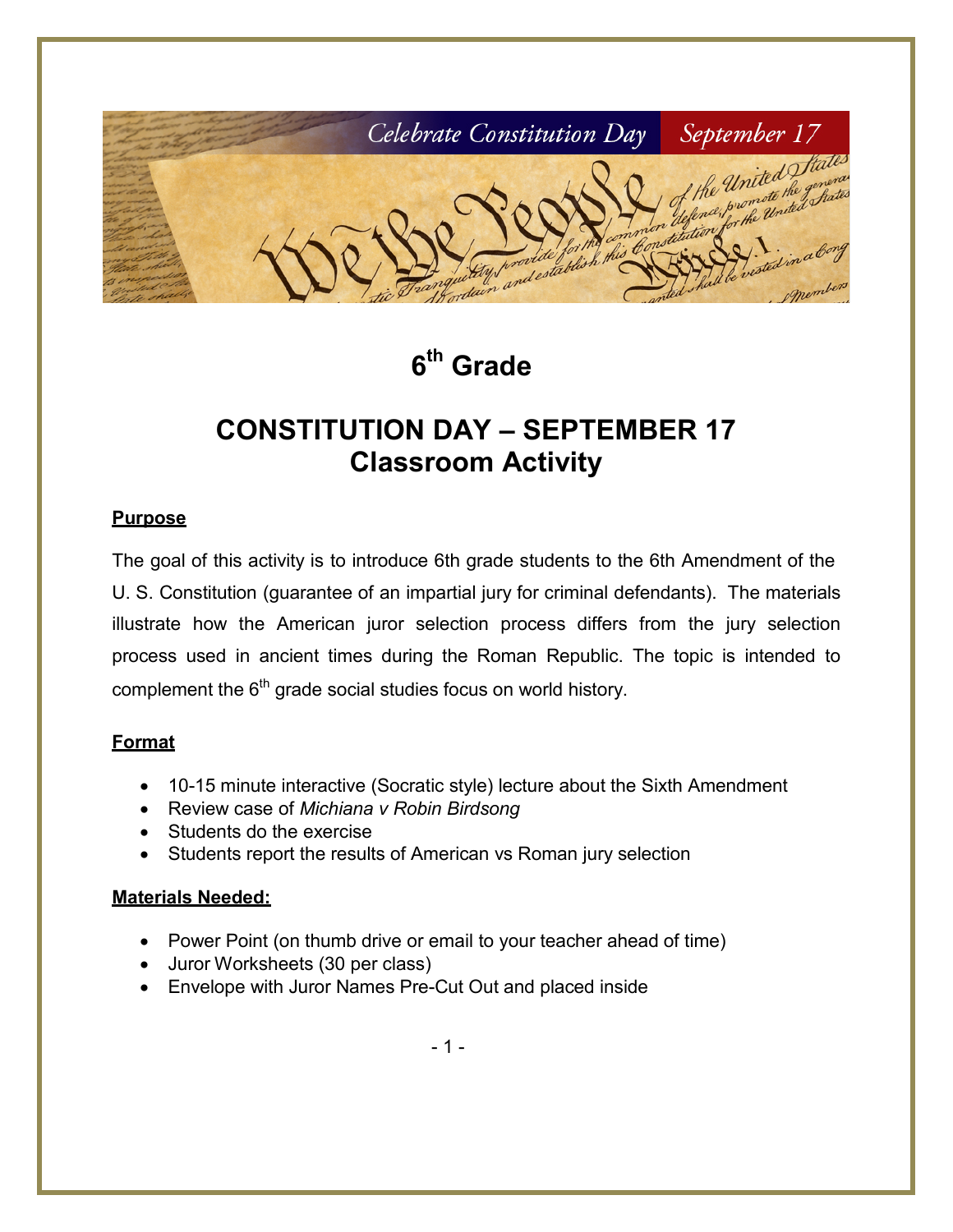#### **Interactive Lecture (10-15 minutes)**

- Introduce yourself and spend a couple of minutes telling the students what kind of law you practice.
- Make your lecture interactive by asking the students if they know some of the following information:
	- $\circ$  Constitution Day is observed on September 17<sup>th</sup> each year to remind us about the important protections and rights of all Americans granted by the United States Constitution.
	- $\circ$  In Colonial America, ordinary citizens believed their rights were frequently violated under English rule. In 1787, after the Revolutionary War, America's founders drafted a Constitution for governing the United States of America. American citizens wanted protections for individual rights included in the Constitution.
	- $\circ$  The founders based the U.S. Constitution on longstanding principles and traditions that can be traced back to the Roman Republic.
	- $\circ$  Twelve Amendments to the Constitution were proposed stating individual rights of ordinary American citizens that could not be taken away by the government. Only 10 of the proposed Amendments were approved by all of the States. Those 10 Amendments are known to day as the Bill of Rights.
	- $\circ$  The Sixth Amendment to the Constitution guarantees Americans the right to a fair trial.
	- o The Sixth Amendment states:

*In all criminal prosecutions, the accused person shall have the right to a speedy and public trial, by an impartial jury of the State where the crime has been committed, the right to know the crime he or she is accused of, the right to confront witnesses against him or her, the right to compel witnesses in his or her favor, and the right to assistance of defense counsel.*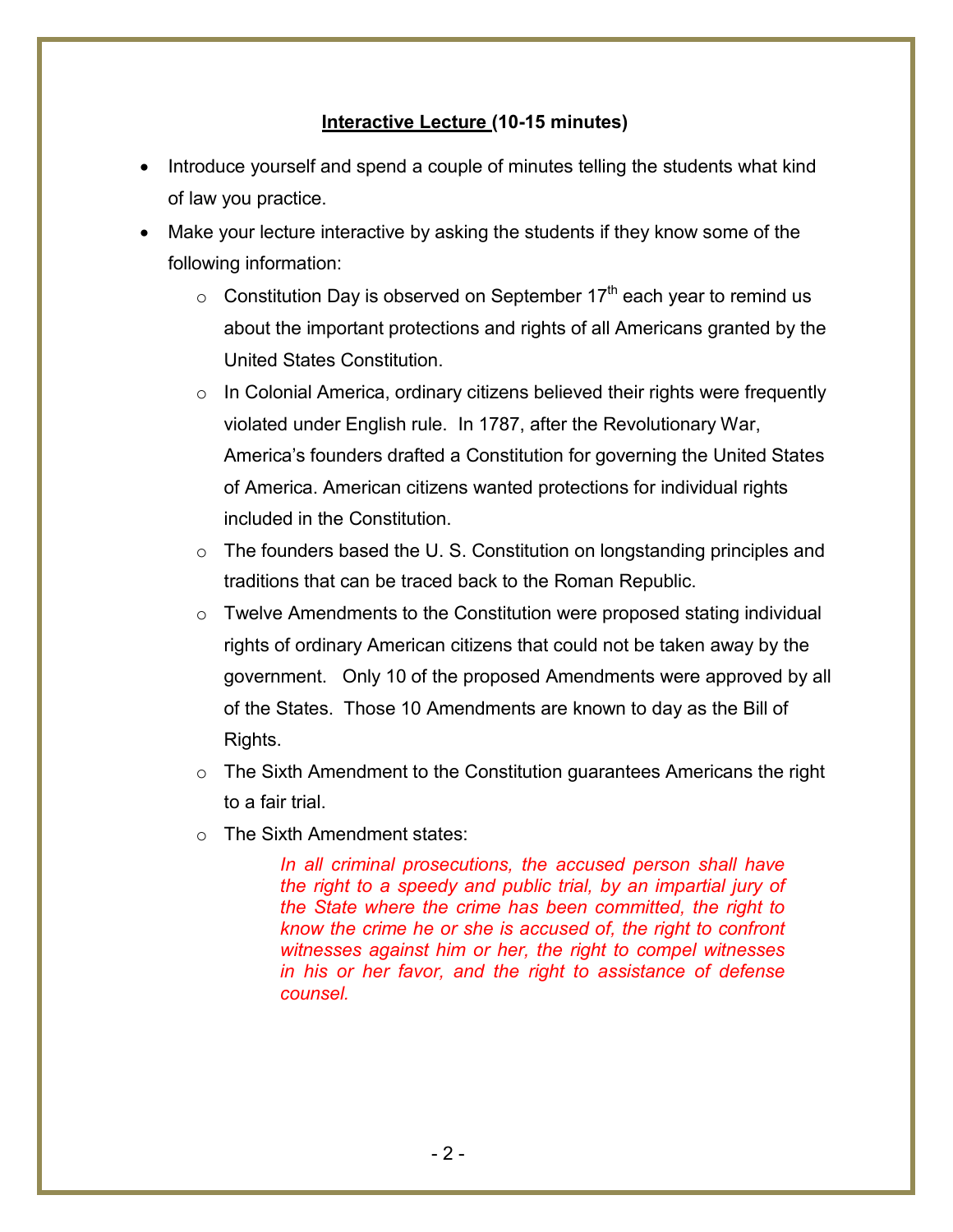#### **IN THE UNITED STATES TODAY….**

- o Any citizen can accuse another person of a crime and ask to have the crime investigated and prosecuted by the State. If the State determines that a crime has been committed, the State on behalf of the people represents the victim.
- $\circ$  Criminal defendants are quaranteed the right to an attorney, and, in some cases, an attorney may be appointed by the court to represent a criminal defendant.
- o Men and women serve as jurors and must:
	- be American citizens
	- speak English
	- live in the county where the trial is held
	- be 18 or older
	- have no prior felony convictions.
- $\circ$  Jury service is a two step process. Jurors are selected randomly to form a jury pool.
	- Each member is called individually for questioning to determine if he or she is biased for or against the accused.
	- This process is called *voire dire* (to speak the truth).
	- Both sides of a case can remove a juror for no reason until both sides have agreed upon twelve jurors for a criminal trial.
	- The intent of *voire dire* is to select an unbiased and impartial jury.
- $\circ$  Trials include opening statements, examination and cross examination of witnesses, other evidence such as documents, and closing arguments.
- o The jury of 12 hears the testimony and considers the evidence presented in the trial case. The judge gives the jury instructions about what each side must prove to the jury, and then the jury considers the evidence in private to reach a verdict.
- $\circ$  All members of the jury must agree on quilt or innocence or the defendant goes free.
- o Jury verdicts can be appealed.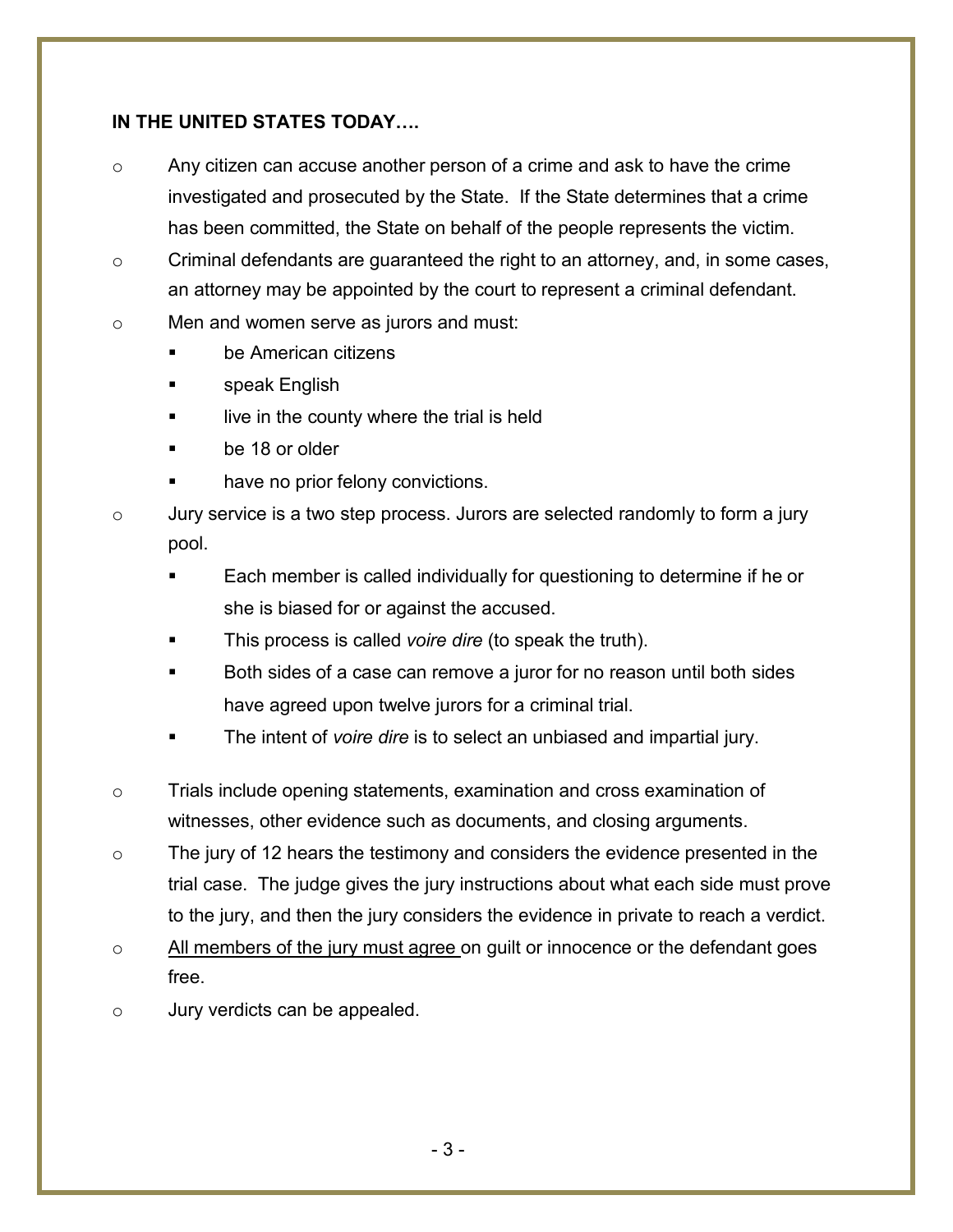#### **IN ROMAN TIMES….**

- $\circ$  In 450 BC, ordinary citizens of the Roman Republic claimed their liberties were not protected by the government because unwritten laws were applied to them by judges who were members of the upper classes of society.
- $\circ$  To answer the complaints, the government sorted existing laws and customs into categories and wrote them down on Twelve Tables.
- $\circ$  The Twelve Tables contained the rights of Roman citizens before their government and they were placed on public display in the Roman Forum for all to see.
- o Around 80 BC the Romans established jury courts to hear the trials of Roman citizens who were accused of a crime.
- o Jury courts had a judge and 40-60 jurors. Only men from the upper classes of society could serve as jurors, and jurors were chosen by lot.
- o Both parties could ask to replace a juror, but no formal procedure was in place to determine if an individual juror was biased about the case or the accused person
- o Only male Roman citizens could accuse another of a crime and ask to prosecute him or her before a jury court.
- o Accusers could conduct their own prosecution.
- $\circ$  Accused persons could either represent themselves or be represented by someone who had public speaking experience but who was not an expert in the law.
- $\circ$  Lawyers existed, but they offered advice outside the court trial and they could not be paid.
- $\circ$  The jury of 40-60 people heard the testimony, considered the evidence, and decided the accused person's guilt or innocence by majority vote.
- $\circ$  Only a majority vote was required. If the jurors were evenly split, the defendant went free.
- $\circ$  Persons found guilty of the crime could not appeal the jury verdict.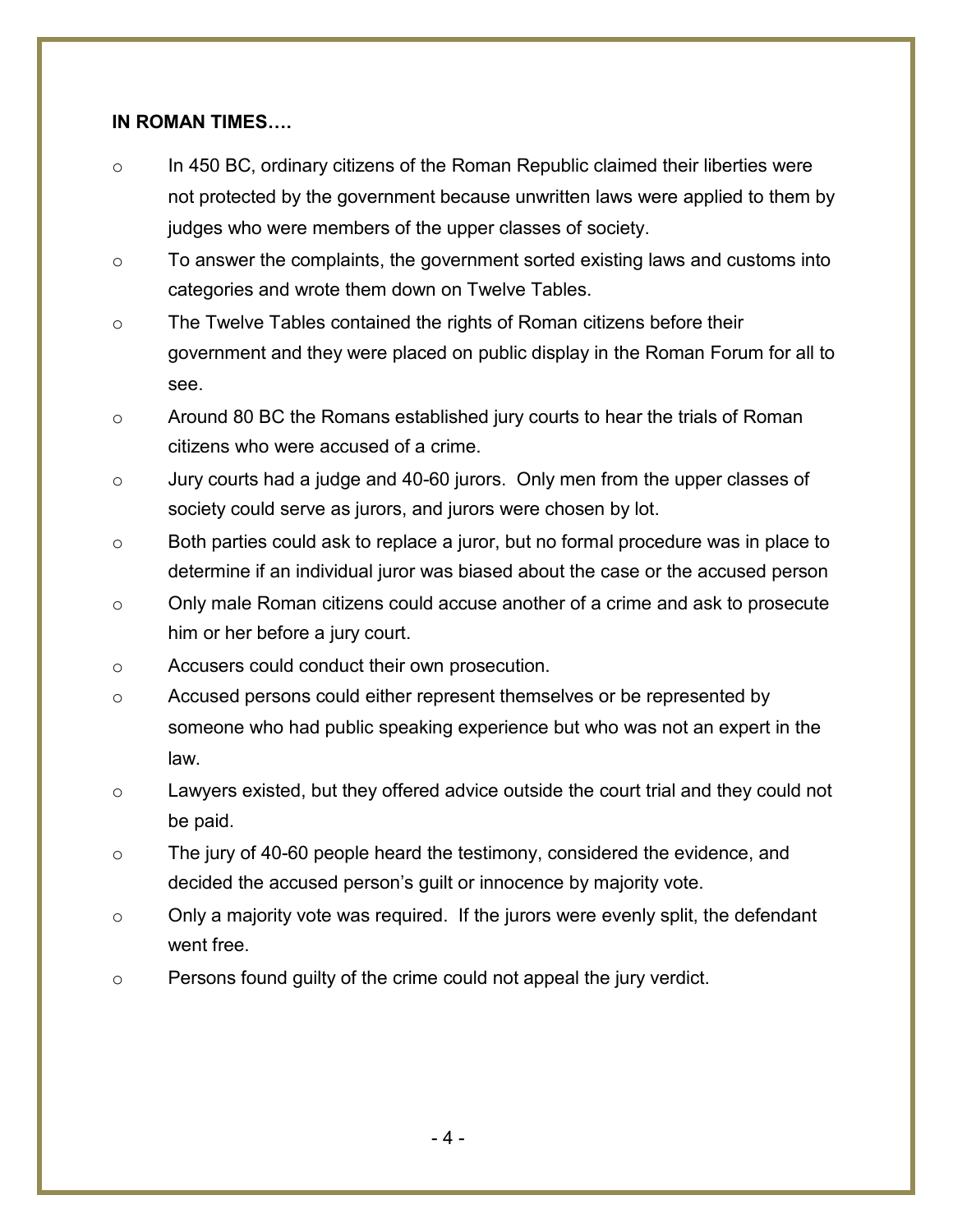#### **Definitions**

- Jury Selection "**by lot**": random, haphazard, accidental, without plan or design
- Jury Selection by "**voire dire**":

French "to speak the truth," questioning a person to determine suitability and qualifications as a juror, identify bias for or against the accused

• "**Impartial**":

Unbiased, disinterested, objective, neutral, fair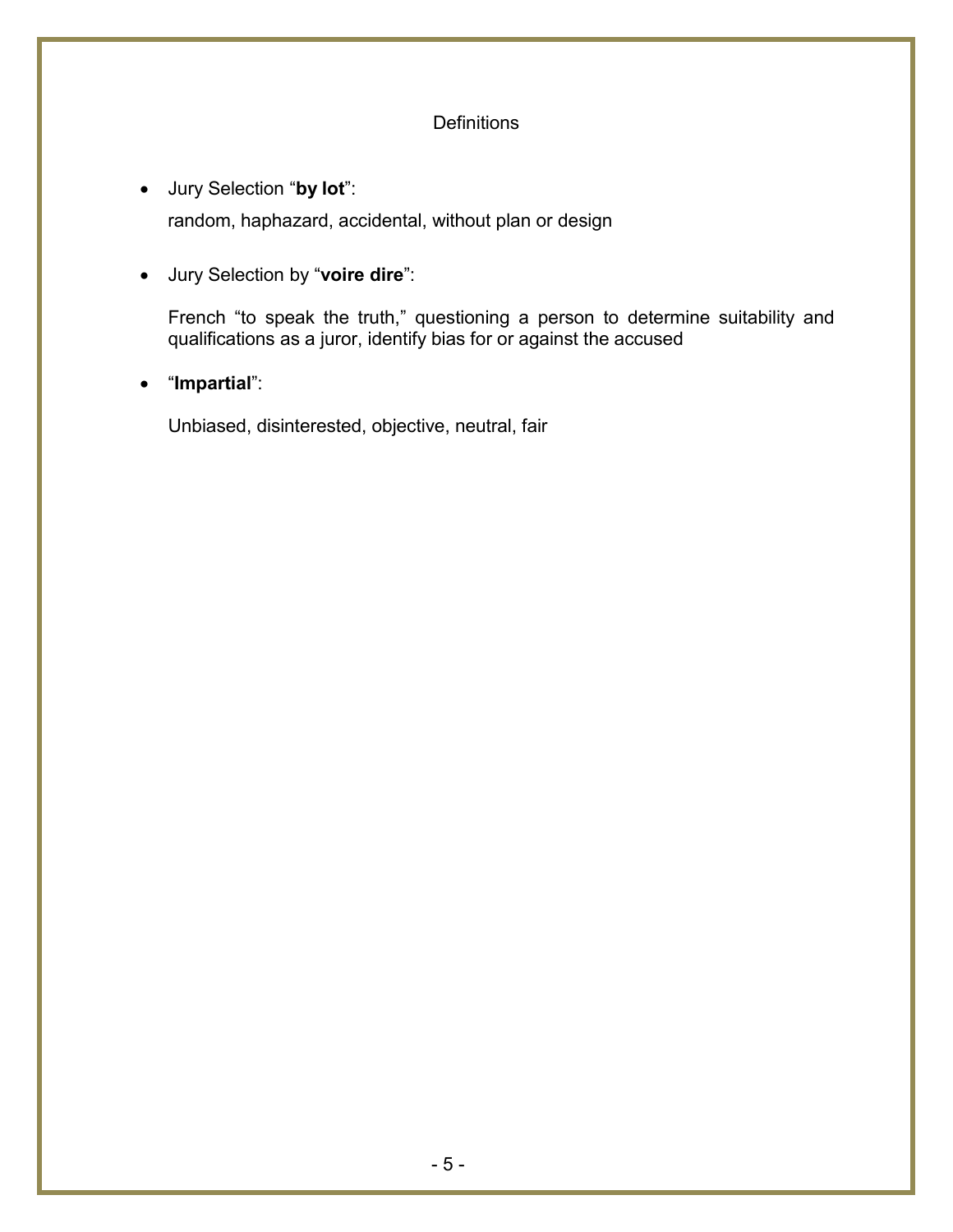#### *STATE OF MICHIANA v ROBIN BIRDSONG*

Robin Birdsong is a famous rock star who gives a concert every summer in Tuneville, Michiana. The concert is held in Cherry Hill Park and hundreds of Tuneville residents turn out each year for the event.

Robin donates the money earned from the concert ticket sales to HELP OUR PETS, (HOP) a local charity that finds homes for unwanted and stray animals.

Robin spent two weeks in Tuneville last July preparing for the concert. Recently, Robin has been charged by the State of Michiana with breaking into HOP's offices while he was in town and stealing a large sum of money.

Robin denies the charges and entered a plea of not guilty with the court. The case is set for trial and jury selection takes place today.

Robin is protected by the Sixth Amendment to the United States Constitution which guarantees that:

*In all criminal prosecutions, the accused person shall have the right to a speedy and public trial, by an impartial jury of the State where the crime has been committed.*

Keeping in mind that Robin is entitled to an impartial jury, review the list of potential jurors in the Jury Pool. Use your best judgment based on the information given about each potential juror to decide whether or not that person would be fair and impartial in hearing Robin's case. The twelve jurors you choose will decide whether Robin is guilty or not guilty of the crime.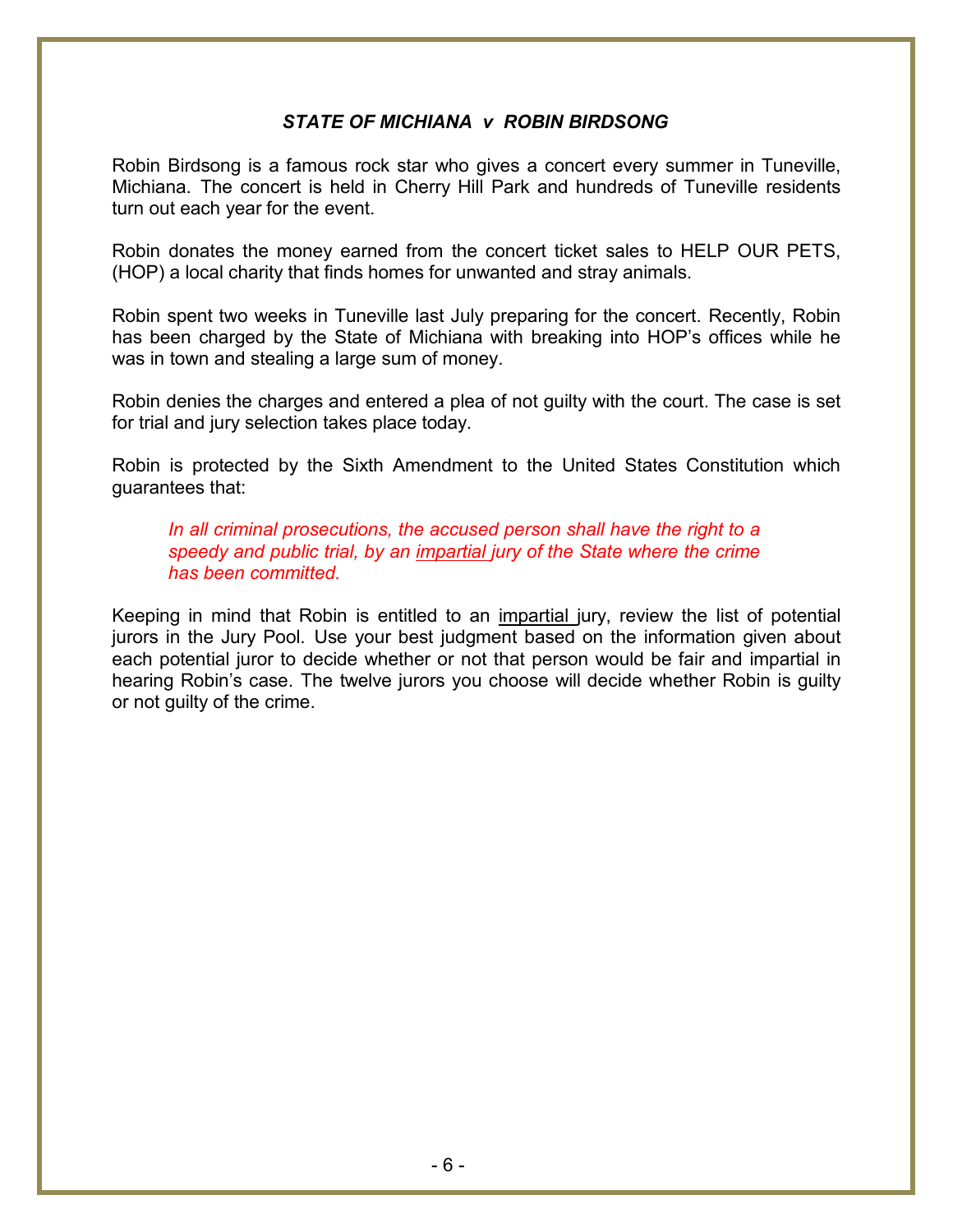#### **JURY POOL**

"X" out all Jurors who would not be impartial and Circle all Jurors who would be impartial. If you have time, write "why" certain jurors would not be impartial.

1. Apple Keys: Robin's high school guitar teacher who attends every concert

2. Jay Blues: Only listens to opera and has never heard of Robin Birdsong

3. Melody Smith: Volunteers weekly at HOP and rescued 4 dogs and a parrot

4. Billy Tenor: A local radio announcer who jogs past HOP office every day

5. Susie Soprano: Software engineer and President of Robin's Fan Club

6. Chris Clef: Wants a job in Robin's band and plays keyboard

7. Pat Tromboni: Delivers pizzas and was robbed two years ago

8. Henry Highnote: Was laid off at HOP and is now unemployed

9. Terry Tonedeaf: His neighbor works with Robin's cousin's sister in law

10. Harmony Bell: Teaches  $6<sup>th</sup>$  grade and volunteers at the Red Cross

11. Freddie Alto: Grew up in the same town as Robin's grandmother

12. Gertie Grammy: Sells popcorn and hot dogs at concerts in Cherry Hill Park

13. Flash Flutey: Internet crime reporter in Tuneville, covered HOP robbery

14. Sally Turnip: Owns a flower shop and promotes edible gardening

15. Tony Treble: A security guard at the Tuneville Outlet Mall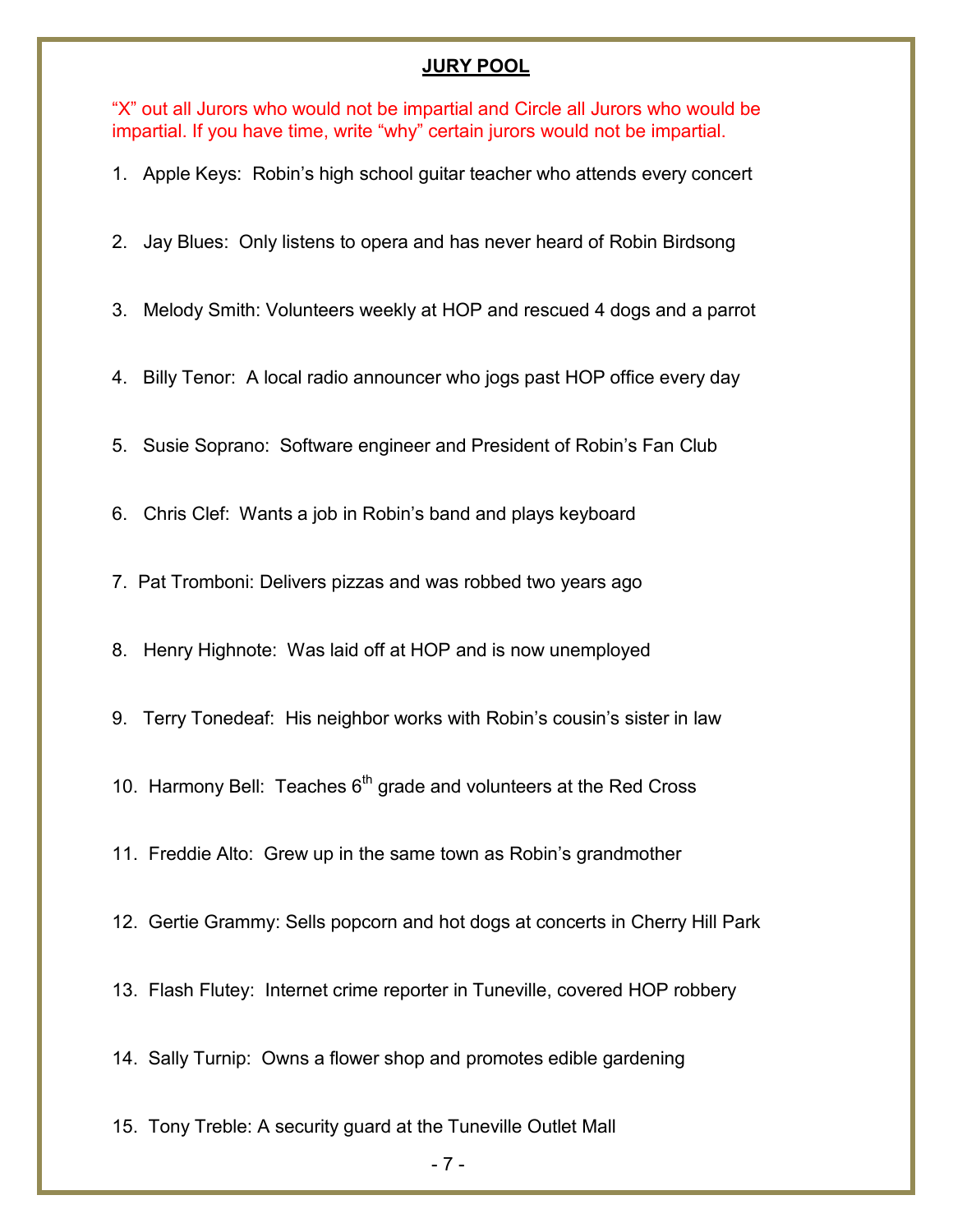16. Mimi Timestep: Local tap dancer in Cherry Hill Park performances

17. Bobbie Rhyme: Writes poetry and watches Animal Planet weekly 18. Clara Nette: Librarian in Tuneville who loves Italian art and history 19. Curly Popp: Walked his dog past HOP on the night of the robbery 20. Tom Riddle: Local magician accused of identity theft three years ago 21. Viola Sweet: Has a farm in Tuneville and raises goats and chickens 22. Calvin Cowherd: Director of Tuneville Community Veterinary Hospital 23. Barb Belltone: Rescues abandoned puppies and kittens for HOP 24. Stan Shunpike: Drove the night bus past HOP about the time of the robbery 25. Conrad Birdie: Robin's favorite uncle and biggest concert sponsor 26. Elphie Green: Lives next door to HOP's director and dislikes his kids 27. Jo Rocker: Was caught stealing video games from the mall last winter 28. Stewart Drum: Has a bicycle grocery delivery business and a pet snake 29. Lucy Lucky: Gets free concert tickets from Robin's band member 30. Ted Stomper: Plays hockey for the Tuneville Tumblers